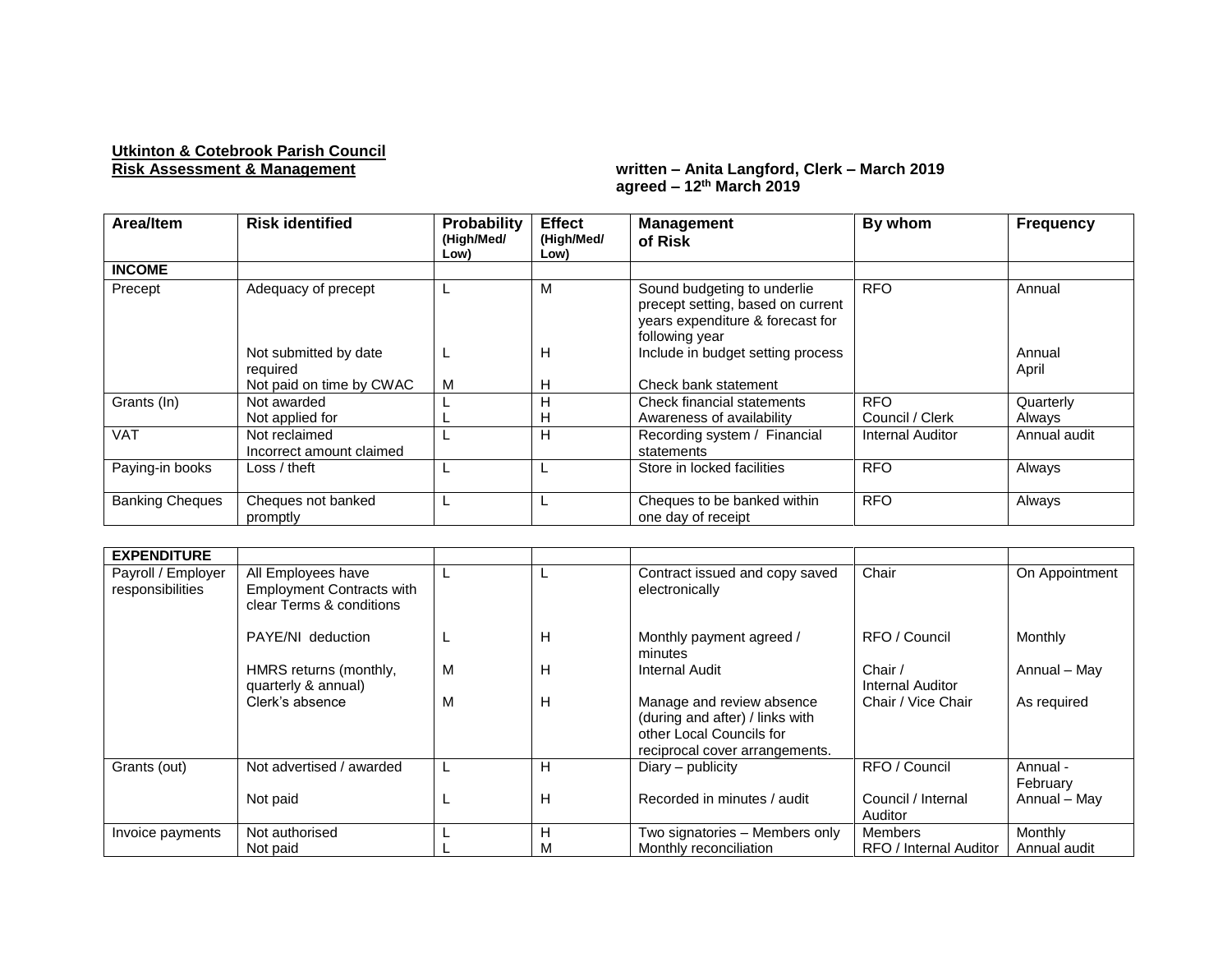|                        | Not recorded                              |   |        | Check receipts/payments book                                                                                                                                                                                                            | RFO / Internal Auditor                  | Annual audit       |
|------------------------|-------------------------------------------|---|--------|-----------------------------------------------------------------------------------------------------------------------------------------------------------------------------------------------------------------------------------------|-----------------------------------------|--------------------|
|                        | Invoice / payment match                   |   | М      | <b>Financial Statement</b>                                                                                                                                                                                                              | Council                                 | Quarterly          |
| Cheque books           | Loss / theft                              |   |        | Store in locked facilities                                                                                                                                                                                                              | <b>RFO</b>                              | Always             |
| Electronic<br>Payments | Not authorised<br>Invoice / payment match |   | Н<br>M | List of electronic payments<br>authorised at each meeting by 2<br>Councillors and checked to<br>invoice                                                                                                                                 | Councillors<br>Chair / Finance          | Always<br>Monthly  |
|                        | Not paid                                  |   | м      | Monthly oversight of bank<br>statement                                                                                                                                                                                                  | <b>Working Group</b><br>Chair / Finance | Monthly<br>Monthly |
|                        | Not recorded                              |   |        | Review of Cash Book                                                                                                                                                                                                                     | Working Group / RFO                     |                    |
| <b>Election Costs</b>  | Risk of an election cost                  | м | M      | Risk higher in an election year.<br>When an election is due, Clerk to<br>obtain an estimate of costs from<br>CWaC for both a full and<br>contested election.<br>Know when elections are<br>planned so cost can be included<br>in budget | Council/Clerk                           | Every 4 years      |

| <b>FINANCIAL</b><br><b>SYSTEMS</b> |                          |   |                                  |                    |                  |
|------------------------------------|--------------------------|---|----------------------------------|--------------------|------------------|
| Audit - internal                   | Not undertaken quarterly | М | <b>Financial Statements</b>      | <b>RFO</b>         | Quarterly        |
| Audit - external                   | Annual Return -not       |   |                                  |                    |                  |
|                                    | completed                | Н | Agenda item                      | RFO / Int. Auditor | Annual - May     |
|                                    | not submitted            | H | <b>External Auditor's report</b> | Internal Auditor   | C:\Users\M.      |
|                                    |                          |   |                                  |                    | Palazuelos-      |
|                                    |                          |   |                                  |                    | Vinas\Desktop\Ut |
|                                    |                          |   |                                  |                    | kinton &         |
|                                    |                          |   |                                  |                    | Cotebrook files  |
|                                    |                          |   |                                  |                    | from Clerk\UPC   |
|                                    |                          |   |                                  |                    | Procedural\Gove  |
|                                    |                          |   |                                  |                    | rnance           |
|                                    |                          |   |                                  |                    | Documents\Risk   |
|                                    |                          |   |                                  |                    | Assessment       |
|                                    |                          |   |                                  |                    | March 2018       |
|                                    |                          |   |                                  |                    | v2.docAnnual-    |
|                                    |                          |   |                                  |                    | December         |

| <b>RESERVES</b> |          |          |   |                              |         |           |
|-----------------|----------|----------|---|------------------------------|---------|-----------|
| Earmarked       | Adequacy | <b>M</b> | - | Review / Financial statement | Council | Quarterly |
| General         | Adequacy | <b>M</b> | - | Review / Financial statement | Council | Quarterly |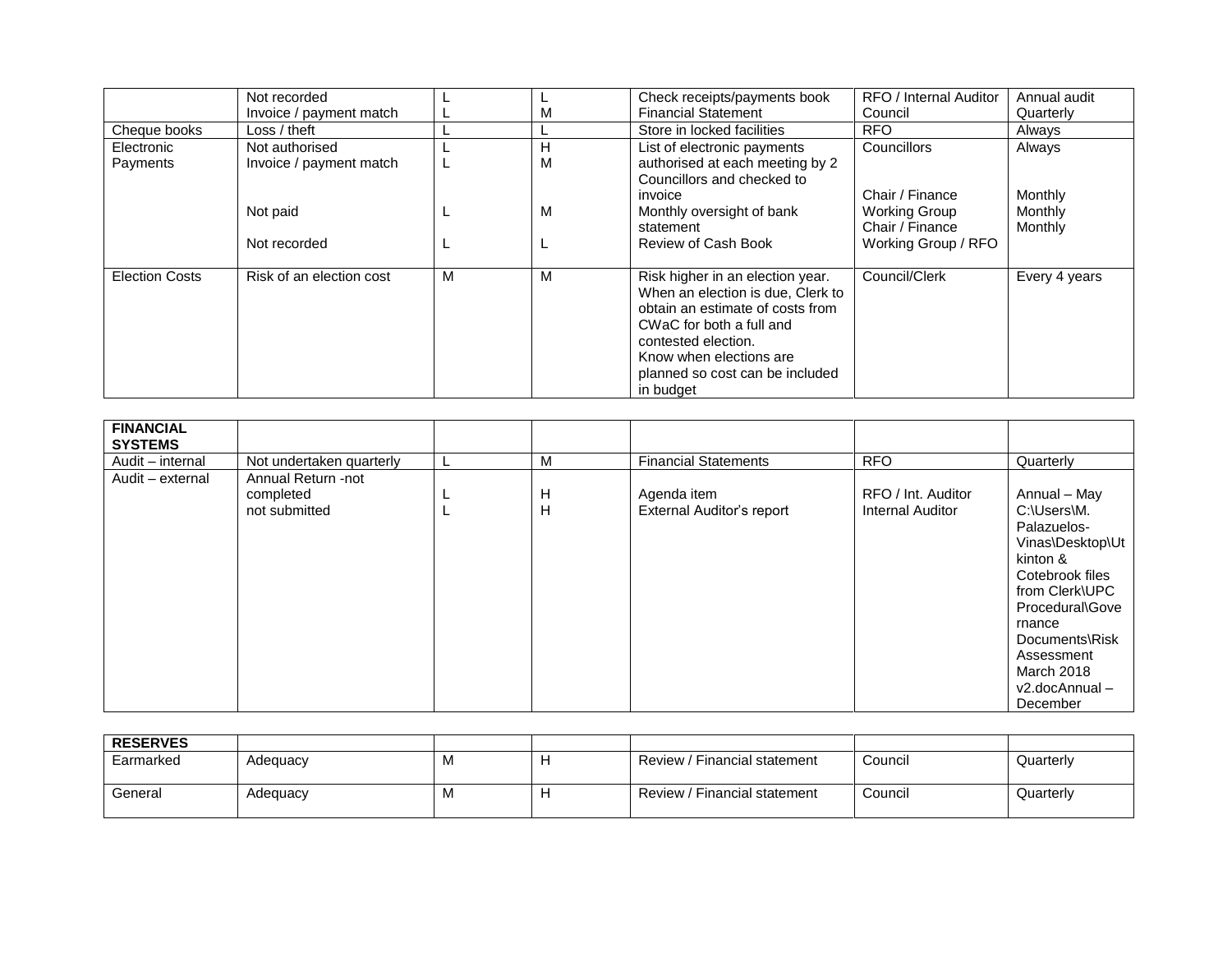| <b>OTHER</b>                  |                                                                                |        |                     |                                                                                                                                                                                                                                                                                                                                |                          |                          |
|-------------------------------|--------------------------------------------------------------------------------|--------|---------------------|--------------------------------------------------------------------------------------------------------------------------------------------------------------------------------------------------------------------------------------------------------------------------------------------------------------------------------|--------------------------|--------------------------|
| Prolonged<br>Absence of Clerk | Clerk not available to<br>prepare Parish Council<br>agendas and take minutes   |        | L                   | Parish Councillor to stand in for 1<br>/ 2 meetings                                                                                                                                                                                                                                                                            | Council                  | Ad hoc                   |
|                               | Clerk not available to make<br>payments                                        | L.     | M                   | Chair to issue cheques, no<br>electronic payments to be made                                                                                                                                                                                                                                                                   | Chair                    | Ad hoc                   |
|                               | Correspondence &<br>compliance issues not<br>answered                          | M      | M                   | 1 <sup>st</sup> - contact ChALC to see if there<br>is a pool of locum Clerks who<br>could assist<br>$2nd$ – contact previous Clerks,<br>then the Clerks in Tarporley ward<br>to see if any could provide<br>temporary cover<br>3rd - Advertise via ChALC, our<br>website & Facebook pages &<br>local press to temporary Clerk. | Chair/Council            | Ad hoc                   |
| <b>Computer Records</b>       | Loss                                                                           | M      | H                   | Regular backups to external<br>media and/or Cloud                                                                                                                                                                                                                                                                              | <b>Clerk</b>             | Monthly                  |
| Website                       | Website not able to function<br>Relying on one individual to<br>update website | L<br>н | L<br>Н              | Subscriptions to Wordpress kept<br>up to date<br>At least 2 people able to update<br>website<br>User Guide written & updated                                                                                                                                                                                                   | Council/Clerk            | Annual                   |
| Shrine                        | Theft/damage/cause of<br>injury                                                | L      | H                   | Covered by Parish Council<br>insurance                                                                                                                                                                                                                                                                                         | Council/Clerk            | Annual - June            |
| <b>Quarry Wood</b>            | Damage<br>Cause of injury                                                      | M      | M<br>$\mathsf{H}$   | <b>Checked Monthly by Members</b><br>Covered by Parish Council<br>insurance                                                                                                                                                                                                                                                    | Council<br>Council/Clerk | Monthly<br>Annual - June |
| <b>Cotebrook Greens</b>       | Damage<br>Cause of injury                                                      | M<br>L | $\overline{M}$<br>Н | <b>Checked Monthly by Members</b><br>Covered by Parish Council<br>insurance                                                                                                                                                                                                                                                    | Council<br>Council/Clerk | Monthly<br>Annual - June |
| <b>Finger Posts</b>           | Theft/Damage                                                                   | M      | $\overline{M}$      | Covered by Parish Council<br>insurance                                                                                                                                                                                                                                                                                         | Council/Clerk            | Annual - June            |
| Insurance                     | Inadequate cover                                                               | L      | L                   | A review of insurance cover &<br>premium is carried out annually<br>prior to renewal                                                                                                                                                                                                                                           | <b>Clerk</b>             | Annual - April           |
| Work<br>commissioned by       | Insufficient quotations                                                        | L      | $\overline{M}$      | Detailed & accurate tenders<br>drawn up                                                                                                                                                                                                                                                                                        | Councillors/Clerk        | When needed              |
| Parish Council                | Work commissioned<br>incorrectly                                               | L<br>М | L<br>H              | 3 estimates required for annual<br>business costs over £1,000<br>(except where the work is only<br>provided by a single supplier -                                                                                                                                                                                             |                          |                          |
|                               | Work goes over budget                                                          |        | м                   | eg NDP work & CWaC for road<br>signs)<br>Estimates received match scope                                                                                                                                                                                                                                                        |                          | Annually                 |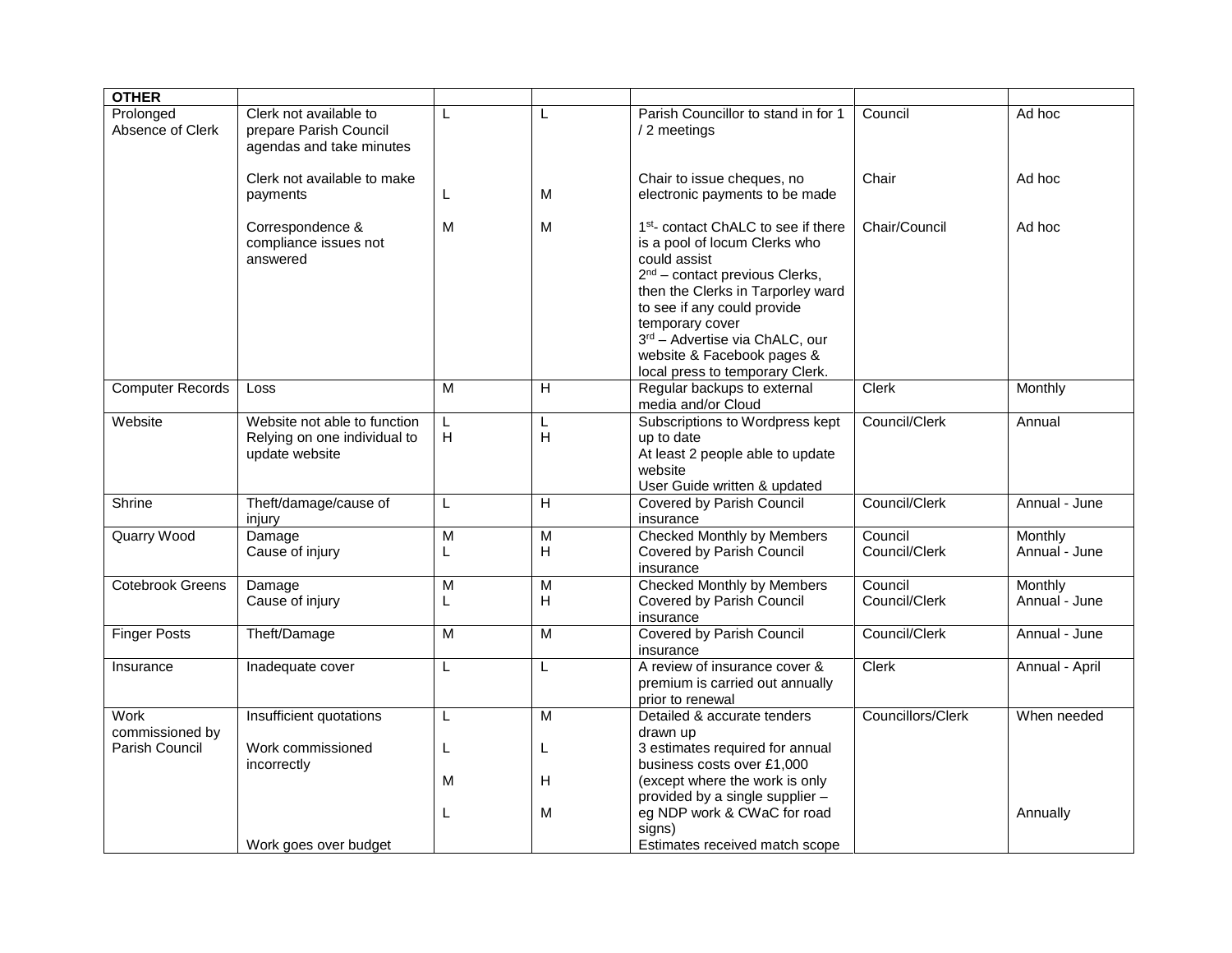|                  | Contractor responsible for<br>own income tax, NI & VAT |   | of project<br>Contractor provides signed letter<br>confirming they are responsible<br>for paying their taxC:\Users\M.<br>Palazuelos-<br>Vinas\Documents\Utkinton &<br>Cotebrook files from<br>Clerk\Utkinton & Cotebrook files<br>from Clerk - $3.1.19$ UPC<br>Procedural\Governance<br>Documents\Risk Assessment<br>February 19 v3.doces |                   |         |
|------------------|--------------------------------------------------------|---|-------------------------------------------------------------------------------------------------------------------------------------------------------------------------------------------------------------------------------------------------------------------------------------------------------------------------------------------|-------------------|---------|
| Members Interest | Conflict of Interest                                   | М | Councillors have a duty to<br>declare any interests at the start<br>of a meeting                                                                                                                                                                                                                                                          | Councillors       | Monthly |
|                  | <b>Register of Members</b><br>Interest                 |   | Register of Members Interests to<br>be reviewed on an annual basis                                                                                                                                                                                                                                                                        | Councillors/Clerk | Annual  |